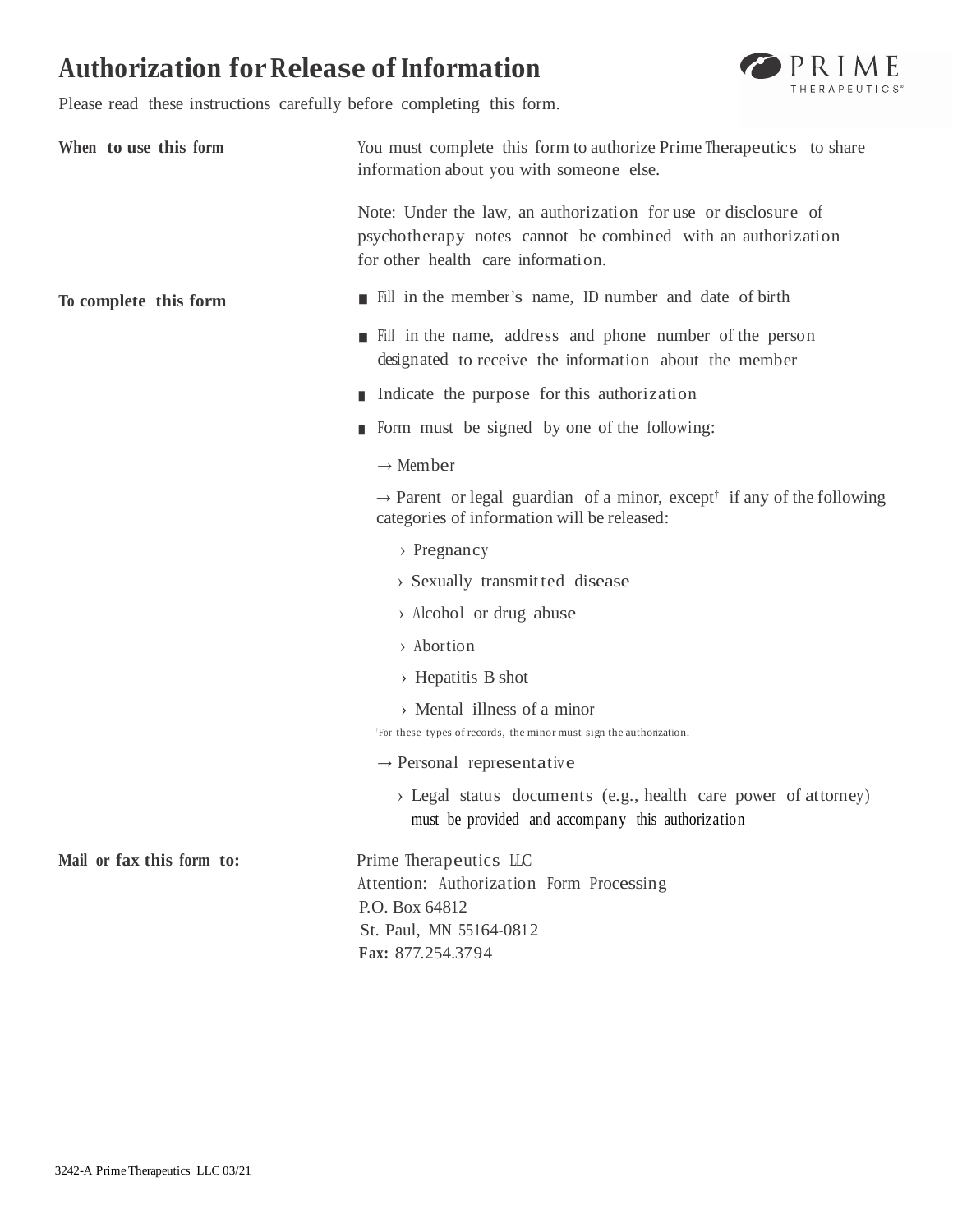# **Authorization forRelease of Information**

| Member Information (Person granting release of information) *Required information                                                                                                                                                                                                                                                        |                                                                                                                                                                                                                                                                |  |                                   |     |
|------------------------------------------------------------------------------------------------------------------------------------------------------------------------------------------------------------------------------------------------------------------------------------------------------------------------------------------|----------------------------------------------------------------------------------------------------------------------------------------------------------------------------------------------------------------------------------------------------------------|--|-----------------------------------|-----|
|                                                                                                                                                                                                                                                                                                                                          |                                                                                                                                                                                                                                                                |  |                                   |     |
|                                                                                                                                                                                                                                                                                                                                          |                                                                                                                                                                                                                                                                |  |                                   |     |
|                                                                                                                                                                                                                                                                                                                                          |                                                                                                                                                                                                                                                                |  |                                   |     |
| By signing below, I authorize the release of prescription history and other medical information about me identified<br>below ("My Information") that is created or held by Prime Therapeutics LLC, as described in this form. My<br>Information may include my name, address, date of birth, and plan membership status and information. |                                                                                                                                                                                                                                                                |  |                                   |     |
| Prime Therapeutics, on behalf of my health plan, may release My Information to:                                                                                                                                                                                                                                                          |                                                                                                                                                                                                                                                                |  |                                   |     |
|                                                                                                                                                                                                                                                                                                                                          |                                                                                                                                                                                                                                                                |  |                                   |     |
| Address*                                                                                                                                                                                                                                                                                                                                 |                                                                                                                                                                                                                                                                |  |                                   |     |
|                                                                                                                                                                                                                                                                                                                                          |                                                                                                                                                                                                                                                                |  |                                   |     |
| My Information that May be Released, check one or more below. (check one or more)                                                                                                                                                                                                                                                        |                                                                                                                                                                                                                                                                |  |                                   |     |
|                                                                                                                                                                                                                                                                                                                                          |                                                                                                                                                                                                                                                                |  | <b>Dates of Services</b><br>From: | To: |
| Health Plan Benefit<br>Information:                                                                                                                                                                                                                                                                                                      | Includes information contained in benefit booklet<br>(i.e., copayments, coinsurance, eligibility and other<br>benefit information).                                                                                                                            |  |                                   |     |
| $\Box$ Claims:                                                                                                                                                                                                                                                                                                                           | Includes information related to payment of your<br>prescription claims for service you received,<br>including pertinent information located on a claim<br>form (i.e. billed amount, general procedure<br>descriptions, claim payment or denial reasons, etc.). |  |                                   |     |
| $\Box$ Coverage Determination<br>Information:                                                                                                                                                                                                                                                                                            | Includes any information related to coverage<br>decision s.                                                                                                                                                                                                    |  |                                   |     |
| $\Box$ Prescription Billing:                                                                                                                                                                                                                                                                                                             | Includes information related to prescription charges<br>etc.                                                                                                                                                                                                   |  |                                   |     |
| Services from (pharmacy or<br>prescriber):                                                                                                                                                                                                                                                                                               |                                                                                                                                                                                                                                                                |  | Pharmacy or prescriber name:      |     |
| Other                                                                                                                                                                                                                                                                                                                                    |                                                                                                                                                                                                                                                                |  |                                   |     |

# **My Sensitive Information That May be Released**

You must initial on the line(s) below if you authorize the release of medical information, test results, records or communications regarding any of the following sensitive health information *(note: initialing means that information may be included in the categories you designated above*):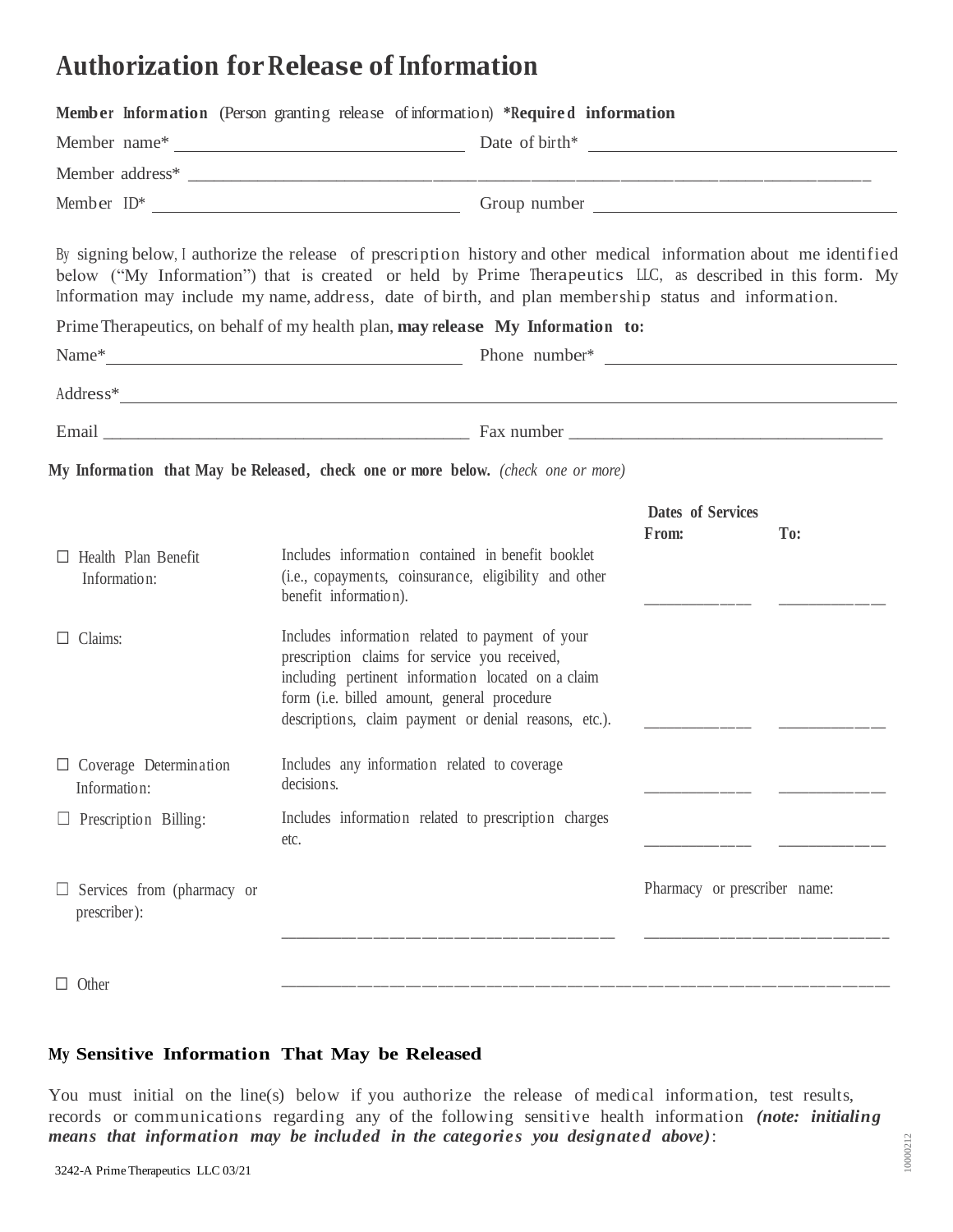### **Initials**

 $\overline{\phantom{a}}$ 

 $\frac{1}{\sqrt{2}}$ 

 $\overline{\phantom{a}}$   $\overline{\phantom{a}}$   $\overline{\phantom{a}}$   $\overline{\phantom{a}}$   $\overline{\phantom{a}}$   $\overline{\phantom{a}}$   $\overline{\phantom{a}}$   $\overline{\phantom{a}}$   $\overline{\phantom{a}}$   $\overline{\phantom{a}}$   $\overline{\phantom{a}}$   $\overline{\phantom{a}}$   $\overline{\phantom{a}}$   $\overline{\phantom{a}}$   $\overline{\phantom{a}}$   $\overline{\phantom{a}}$   $\overline{\phantom{a}}$   $\overline{\phantom{a}}$   $\overline{\$ 

 $\overline{\phantom{a}}$ 

- Human Immunodeficiency Virus (HIV) or HIV/Acquired Immune Deficiency Syndrome
- Sexually transmitted or "communicable" diseases (include hepatitis, as well as venereal diseases);  $\overline{\phantom{a}}$
- Drug, alcohol or substance abuse;
- Mental health or developmental disabilities (including mental retardation or similar disabilities, for example, those attributable to cerebral palsy, autism or neurological dysfunctions); and
- Genetic testing.

## **Purpose for this release**

 $\Box$  At the request of the member  $\Box$  Other (please specify)

If the information relates to diagnosis or treatment of alcoholism or drug dependency, we must have the name of the treatment facilities or program(s) where the member was treated:

<sup>I</sup> understand that the person(s) <sup>I</sup> have named to receive the information may be required under state or federal law to treat it as confidential if it relates to the diagnosis or treatment of alcohol or drug dependency. If protected by state or federal law, the person(s) <sup>I</sup> have named to receive the information may not share alcohol or drug dependency related information without another signed authorization from me. For all other information, <sup>I</sup> understand that the information may be released by the recipient to others (if not restricted by law) and no longer protected by privacy law requirements.

### **Right to Revoke**

<sup>I</sup> understand that <sup>I</sup> may cancel this authorization at any time by sending a written request to Prime Therapeutics at the address included in the instructions above. A Revocation of Authorization form is also available for your convenience on the Prime website. The cancellation will not apply to any information used or disclosed in reliance on the authorization. I understand that if I choose not to sign this authorization or if I cancel this authorization, it will not affect my treatment, payment, enrollment or eligibility for benefits to which I am otherwise entitled.

This authorization is valid for one  $(1)$  year after the date it is signed, unless an earlier expiration date is indicated here:

<u> 1990 - Johann Barbara, martin a</u>

Signature of Member Date

X

### **Personal Represe ntative**

If you are signing on behalf of the member, you must provide legal status documents (e.g., health care power of attorney or legal guardianship).